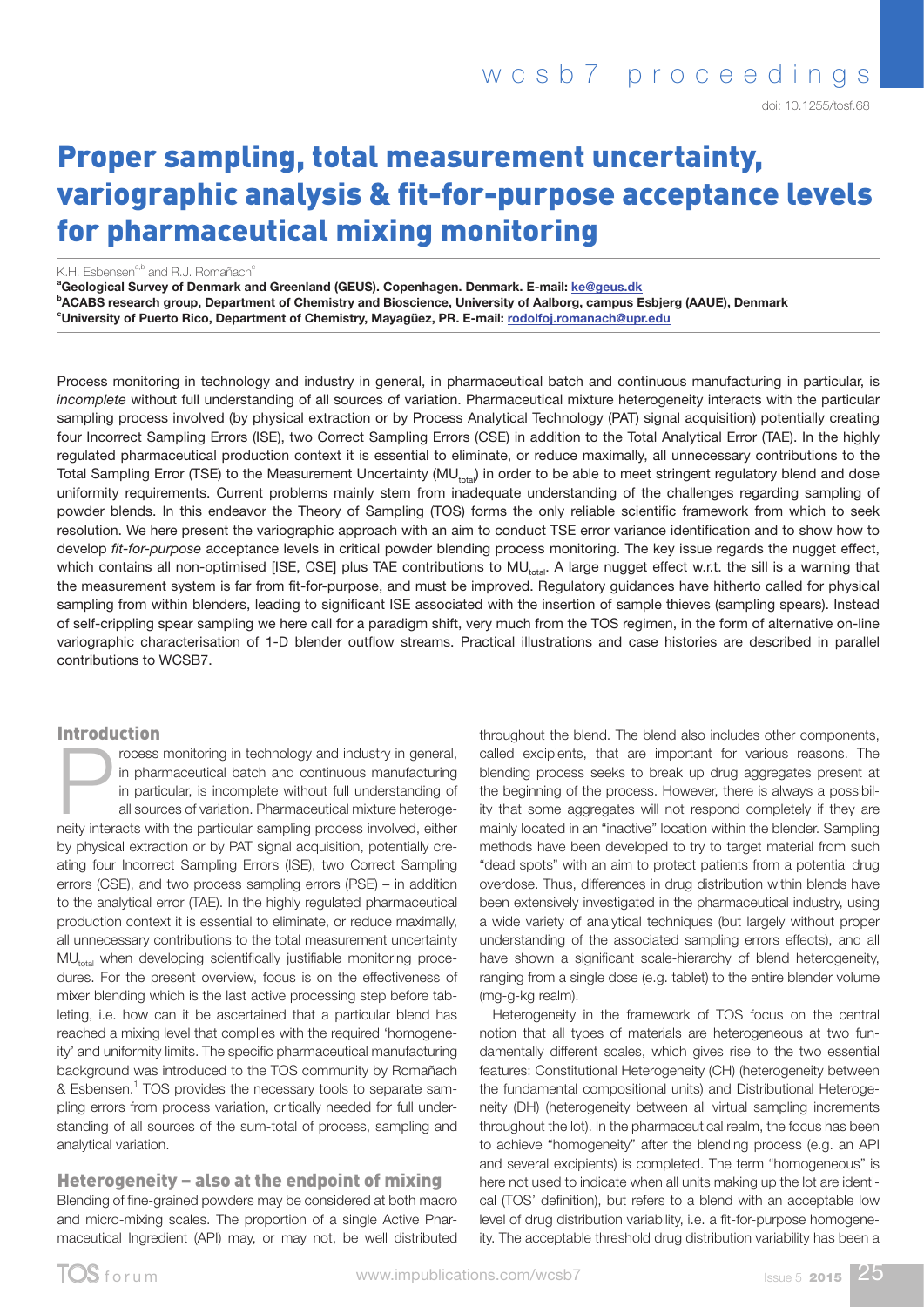## wcsb7 proceedings

relative standard deviation (RSD) of less than 5% in many contexts. It is worth noting that this is identical to the demand in material balance operations, but considerably lower than requirement for commercial sampling (1%).

When a sampling process interacts with a lot with a specific heterogeneity, two sampling errors arise, the Fundamental Sampling Error (FSE) and the Grouping and Segregation Error (GSE) which influences the total MU. This is of course a trivial concept in TOS, but not in pharma: it bears noting that the differentiation into CH and DH is virtually unknown here, which is one of the reasons that a fully comprehensive theory of mixing has been very long in the making (50-60 years), and first is beginning to show a final conceptualization in the two first decades after the millennium. Sampling errors have been recognized in pharmaceutical studies, although not characterized in the same way and to the same level of comprehension as within TOS. A recently withdrawn guidance on sampling of powder blends indicated: "Sampling errors may occur in some powder blends, sampling devices, and techniques that make it impractical to evaluate adequacy of mix using only the blend data. In such cases, we recommend that you use in-process unit data in conjunction with blend sample data to evaluate blend uniformity."<sup>2</sup> The same document also indicated that: "If blend sampling error is detected, more sophisticated, statistical analyses should be applied to assess the situation".

However, such statistical evaluations are post fact, complex and do not give indications of how to eliminate the causative problem(s). The best approach, in pharma as everywhere else in science, technology and industry, is to completely avoid unnecessary and controllable sampling errors in the monitoring of manufacturing processes in the first place as stipulated by TOS. We here outline a radical way out of the blender sampling predicament in pharma, which amounts to a paradigm shift with respect to the current traditional situation.

Theory of mixing – does it help reducing MU $_{total}$ ? A mixing theory is all very well – but does it help in reducing the adverse effects of sampling errors, the latter a notion that has just begun to be acknowledged in the pharmaceutical realm? The history of the evolution of a theory of mixing is presented elsewhere; only a few key aspects are necessary for the present overview.

- 1) It has always been assumed that effective mixing will lead to a perfect *random mixture*, and most theoretical analysis has been carried out on this background. This has a serious impact on how to address real-world mixing end-products however. It turns out that this is not a realistic end-point understanding (see further below regarding residual heterogeneity).
- 2) A very influential misunderstanding is that there has been only very little recognition that sampling processes suffer from significant errors inflicted by the processes themselves, i.e. Incorrect Sampling Errors (ISE). The one notable exception is that of Muzzio et al.,<sup>3</sup> which analysed in considerable detail the effects of using thieves for sampling of pharmaceutical mixtures, and which must be credited for pointing out the highly adverse effects resulting from forcing thieves through an in-homogenous medium ('clumped', segregated, layered) as well as casting a first empirical light on differential flow characteristics for API's and excipients respectively. API's and excipients are often of significantly different crystal/particle size and forms which can lead to markedly different flowability with resulting different mixability consequences, significantly hindering terminal mixing efforts.

#### How to sample from *within* a container – that is the question!

Pharmaceutical companies are extracting powder mixtures directly from blenders to check blend uniformity, and this is almost universally carried out using sampling thieves (sampling spears).

Figure 1 shows the recommended approach for what is currently considered to be adequate sampling from a V-blender. Note that



Figure 1. Traditional thief sampling (spear sampling) from *within* pharmaceutical mixing blenders (here a tumbling V-blender) recommends using 10 fixed locations organised in a certain order intended to minimize 'drag down' of powder from higher locations.<sup>4</sup> The fundamental assumption is that these locations (including replication at a few locations) represent the "most in-homogenous" parts of *any* blend, for *all* types of mixtures, in *all* types of blenders. Alas this assumption is untenable in the industrial practice.

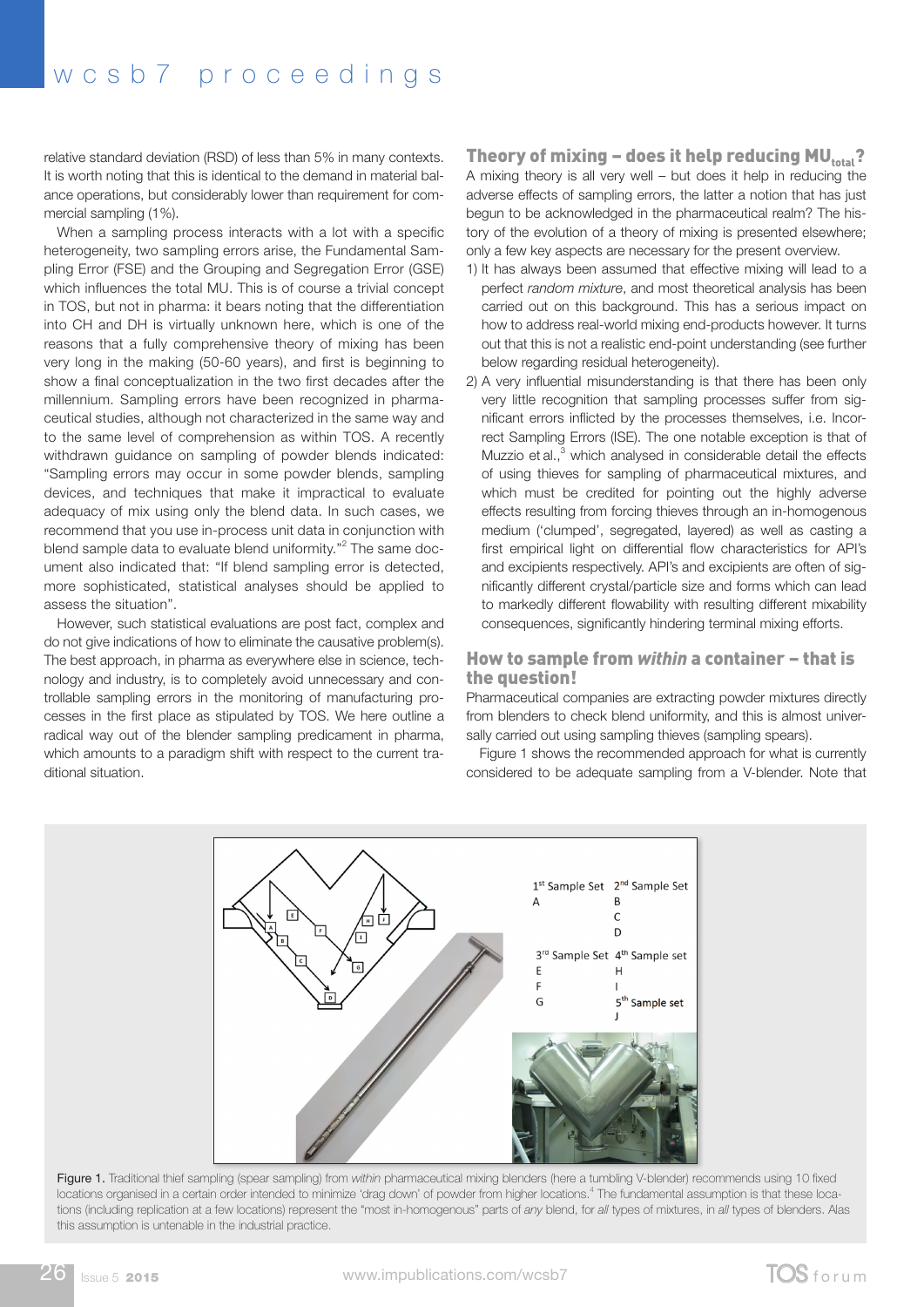each sample obtained from this geometrical scheme is analysed individually, there is specifically no requirement to aggregate these 10 singular samples into composite samples, because the objective is to estimate the residual heterogeneity present *after* mixing. This scheme is therefore forcing what is fundamentally a grab sampling approach, which has resulted in numerous difficulties w.r.t. the accuracy and precision of the desired quality check of the final blended mixtures. The sample thieves employ small, pre-set cavities to assure that the samples extracted has approximately the mass of a single dose unit, which from a 'consumer' point of view is a reasonable demand and a cogent solution: the analytical result must pertain to the dose unit the patient receives. The operation of pharma sampling thieves is otherwise standard: the cavities are closed when the metal rod is inserted into the blender and first opened for powder to flow into the cavity when reaching the appropriate location in the blender, and then closed again to remove the extracted material from the specific location targeted. However such a small sample size unavoidably forces the attending FSE to be at a maximum.

It is on this basis that a recommended geometrical set of fixed locations is assumed to be able to render a reliable quantification of the residual heterogeneity in the entire blender volume. From a TOS perspective, this is clearly an unsustainable assumption however. Sample thieves are unable to furnish representative samples under almost all circumstances – except regarding exceedingly uniform mixtures, which is of only little help when trying to monitor an ongoing mixing process, or trying to verify whether a mixing endpoint satisfies a regulation threshold, i.e. most of the times this sampling approach is used, the mixture will not be at its lowest heterogeneity near 'uniformity'. The fixed geometrical scheme sets the order in which the mixture is to be sampled with an aim to minimize the effect of disturbance of the powder bed (N.B. not to eliminate, but only to minimize this disturbance). Thief sampling is not an easy task in practice since blenders are quite large and accessibility is often restricted in the industrial practice. Thus, typically only 6 to 10 grab samples are removed from blenders following only minor variations of the master plan as illustrated, Figure  $1.^4$  Also, recent publications indicate that regulatory agencies want to understand the local sample-sample variation at specific locations, e.g. Reference 5. Multiple insertions of the sample thief at a specific, or a few pre-selected location(s) will only complicate the evaluation of mixing – this is just more disturbance of the final product caused by biased sampling unit operations.

Any set of fixed locations will not be able to target the worst "hidden zones" that is supposed to be associated with maximum variations in drug concentration in a comparable manner - for *all* types of compositionally different mixtures, for the *range* of different dimensions in current industrial and experimental blenders (very serious scale-up issues abound). TOS' Fundamental Sampling Principle (FSP) is systematically broken in all fixed location sampling plans, e.g. six fixed locations, $6$  or 10 fixed locations in the conventional V-blender geometry, $4.7$  resulting in a virtual certainty for non-representative sampling, DS 3077.<sup>8</sup> Thief sampling is very nearly always unable to deliver "correct sampling" in practice, which forces one to accept a sampling bias, as has been demonstrated in many practical studies in the TOS realm and also within pharma. $^3$  But no sampling bias can ever be estimated, nor can it ever be corrected for - with any means. In other words, the current paradigm in pharma is structurally and fatally flawed.

This state of affairs is critically serious but may not necessarily be unavoidable – TOS to the fore.

The starting task is therefore to discontinue efforts to demonstrate the adverse effects from biased sampling processes; the objective is directly the opposite: to embark on a program with an aim to eliminate all bias-prone sampling procedures, equipment and programs within pharma, i.e. to eliminate all that has to do with ISE. TOS offers a suite of practical solutions on how to eliminate or reduce the effects from the full complement of sampling errors [ISE, CSE] not in need to be iterated in detail here, suffice to point to References 9–12 and further references herein.

#### An iconoclastic solution – Do not sample from *within* a container!

We here propose a radical way out of the current situation in pharma - do *not* sample from within blenders!

All mixing products (with or without sampling-for-quality control) will eventually be discharged from the mixing container and transported to the tableting/encapsulating equipment immediately upon termination of the mixing stage. This process will unavoidably add to the material heterogeneity due to an assured impact of flowsegregation (pouring segregation); it is only a matter of how much additional flow/pouring segregation is heaped upon the carefully mixed product. This added heterogeneity will not be observed, or accounted for, until quality control of the final product units (tablets, capsules), i.e. any such heterogeneity is left unobserved. If the final product variability is found to be exceeding the pertinent regulatory threshold the whole batch will have to be discarded. It would have been far better if this case had been established *before* tableting and packaging, i.e. *en route* to the tableting unit, preferentially just before this last unit operation commences.

Romañach & Esbensen indicate an alternative, indeed optimal quality inspection location is on the blender output stream (obviously after the added outflow segregation impact).<sup>1</sup> For the sake of argument, picture the flow en route to the tableting unit as a mini conveyor belt, or similar.13–16 The argument is that the length extension of this flow is a *linear mapping of the entire container volume* now allowing complete insight into the residual material heterogeneity after termination of mixing (plus whatever level of added flowage segregation variability) – in stark contrast to today's situation characterized by the impossibility of adequate sampling from within the blender.

This proposal is a simple rectification that eliminates all errors associated with sampling thieves while acknowledging that the mixture is always also impacted by some level of segregation upon leaving the blender vessel. Blender sampling is to be discontinued and replaced by on-line process sampling of the output stream at a suitable location. With TOS competence, it is an easy matter to establish an effective, un-biased sampling and/or PAT signal acquisition situation on a flowing stream of matter with a small crosssectional dimension and thus reap the full benefits of process sampling.9–11,17,18

#### Variographic characterisation of mixing processes – a new twist

Perhaps the most important issue in current pharmaceutical blending is: How to be able to recognize, identify and estimate the magnitude of the sum-total of sampling + analytical error effects influencing the total Measurement Uncertainty ( $MU_{total}$ ) in current system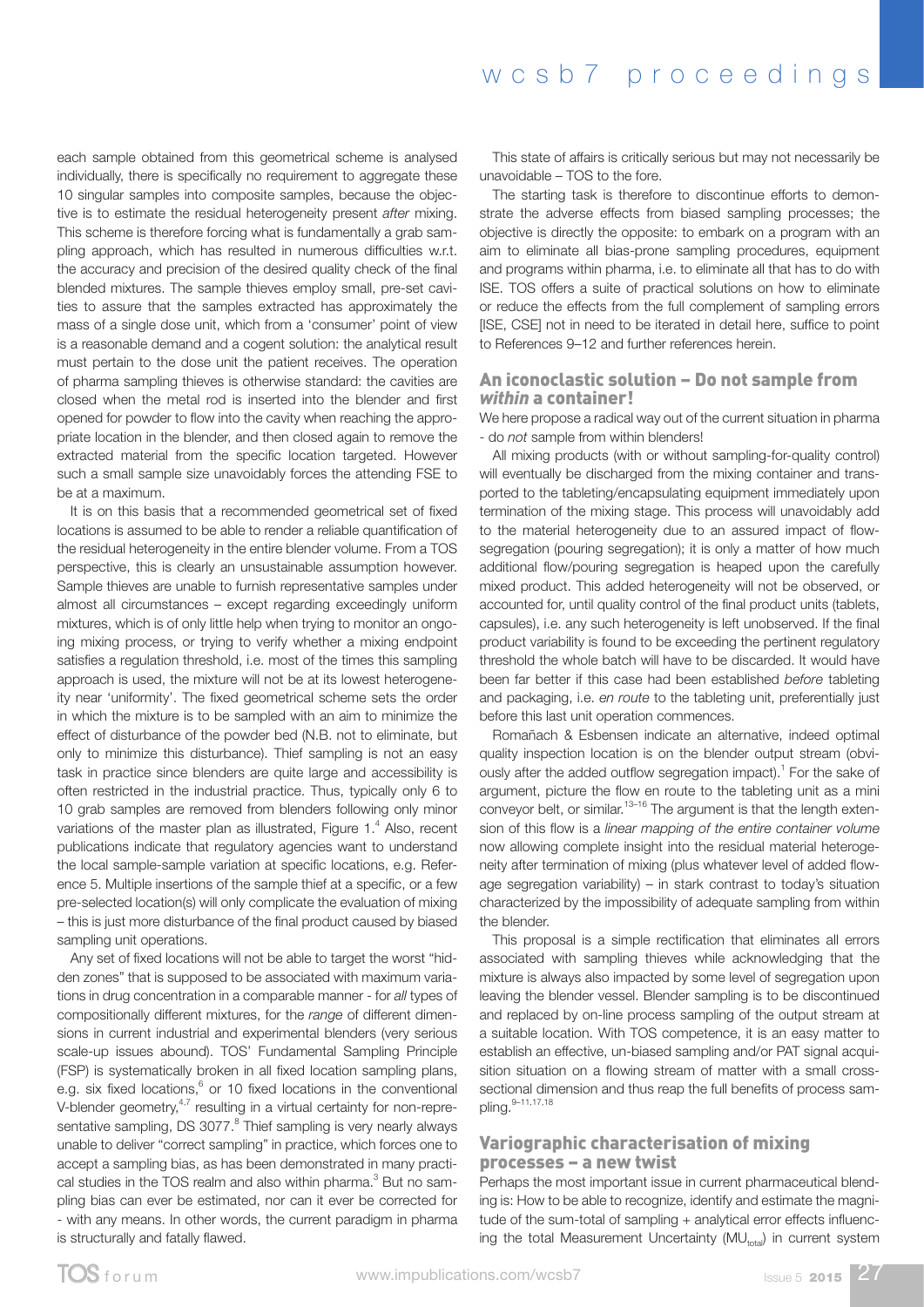### wcsb7 proceedings



eters: range, sill and nugget effect

implementations? TOS shows that there are many opportunities for process monitoring through the use of variographic analysis a.o. providing estimates of the nugget effect (n.e.) and the sill  $(MU_{total})$ .<sup>8–12,17</sup> The only necessary-and-sufficient condition is to be able to set up a TOS-correct variographic experiment, a task that will be easy to perform in the well regulated manufacturing and processing environments in pharma. N.B. All variograhic characterisation must be based on unbiased sampling processes and data (see further below).

All variograms are characterised by three principal parameters: the range, the sill and the nugget effect.

A powerful TOS insight concerns the variogram nugget effect as the magnitude made up of the sum-total of all sampling and analysis error effects contributing to the MU<sub>total</sub>, i.e. [TAE, CSE, ISE]. Thus the degree to which efforts have not been fully successful in either eliminating the incorrect sampling errors, or reduce them optimally

[leaving only CSE], will unavoidably show up as factors increasing the magnitude of the nugget effect.

TOS outlines that the nugget effect variance can also be viewed as the Minimum Possible Error (MPE), and how it is always possible, in principle as well as in practice, to reduce MPE either by sampling at an increased rate and/or by compositing more increments. If/ when MPE is found to be "high", this is a sign that the current measurement system is marred by unacceptably high error contributions and that something must be done about it.

While these facts regarding the variogram are well-known in the TOS realm, they are virtually unknown in pharma! There is here a very fertile opportunity to introduce variographic analysis.

The variogram monitors the mixing process and at the same time characterizes the measurement system. Regarding the latter objective, it is only necessary to relate the nugget effect to the sill both as estimated by the experimental variogram. The sampling standard, DS 3077 (2013) a.o. established a generic measurement system quality index, termed RSV<sub>1-dim</sub>, defined as the n.e./sill (expressed as a %-age). The smaller the  $\text{RSV}_{1\text{-dim}}$  index, the better the measurement system will allow insight into the true process variation, as unencumbered by  $MU_{total}$  as possible.

Figure 3 shows the principal difference between an acceptable measurement system  $RSV_{1\text{-dim}} \sim 30\%$  (while appearing high this measurement system will still be able to "see" all pertinent process/product variations) and its unacceptable counterpart  $(RSV_{1\text{-dim}} > 85\%)$  as revealed by these simple variogram characteristics.

For a perfectly mixed material, the variogram must appear flat. Any vestiges of imperfect mixing will be revealed by the form and level of the sill of the output variogram. Any significantly irregular sill 'morphology' will signify less than perfect mixing. The more a variogram represents the final state of a well-mixed blend, the smaller the overall sill.

It is never an issue to ascertain significant deviation from a flat variogram; neither is locating the lowest sill level, as shown in Figure 4 where, as an example, four alternative mixing processes variants are compared. Note that even for the lowest of the four variograms



Figure 3. Principal difference between an acceptable measurement system (left) and its unacceptable counterpart (right); RSV<sub>1-D</sub> is ~30% (left), but >85% (right). The situation illustrated represents variographic analysis of a pharmaceutical blender output streams with identical sill levels for comparison, i.e. with similar total process variability. Resolving adverse sampling issues (reducing the nugget effect) may result in a significantly lower overall sill as well, see Figure 4.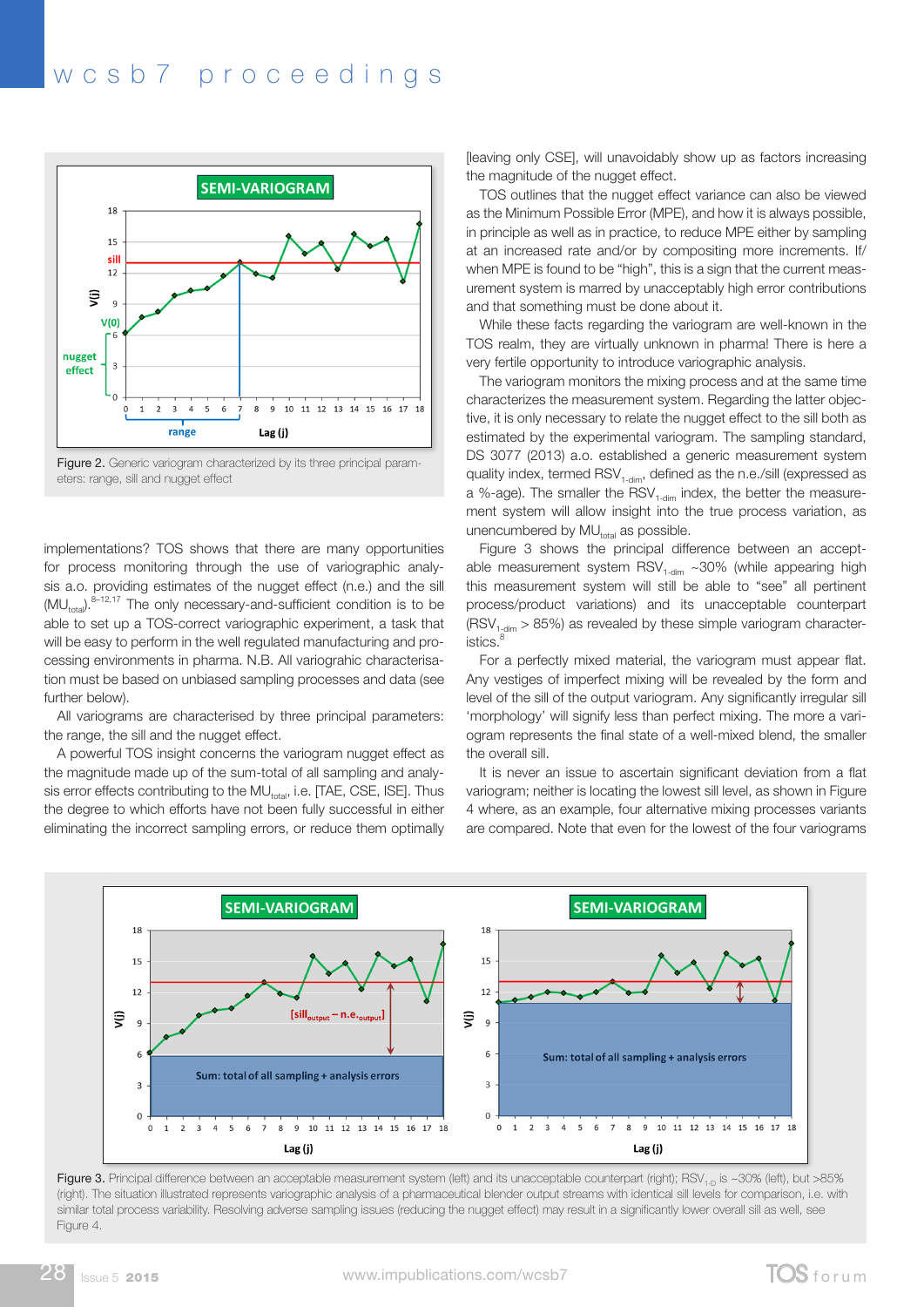

variogram is not flat the fact that it falls exclusively below the regulator threshold allows the blending process to be declared *fit-for-purpose.* Figure 4. Schematic illustration of variograms of four altemative mixing process variants in pharmaceutical formulation development. The process represented by the bottom variogram is optimal because of its lowest sill level and least deviations from a flat variogram. All variograms reveal one form or other of feeder periodicity inheritance, only sufficiently dampened in the bottom one. Note regulator threshold criterion (horizontal line). Even though the optimal

there is a minor, residual deviation for intermediate lags. Figure 4 also shows how the variograms relate to a regulator threshold translated into a variance level. As soon as when the sill is below blend<br>**allow** the blue process to be determined by the blue process to be a fitted on the blue process to be a fitted the threshold, the mixing/blending process can be declared "fit-forpurpose".

For a blender output variogram (indeed for all process variograms) the 'true' process variation, i.e. the effective material residual variability after termination of mixing, is not the sill itself but the *corrected* sill: sill<sub>output</sub> – n.e.<sub>output</sub>, arrived at by subtracting the effective MU<sub>total</sub>. Thus a flat variogram does not necessarily signify a perfect, ideal mixture. Non-zero corrected sill levels:  $\text{sil}^{\text{output}}_{\text{output}}$  – n.e. $_{\text{output}}$  represents *residual mixture heterogeneity* which never vanishes completely for all naturally occurring or technological mixtures, e.g. Reference 19. Thus it is the flat, low-level variogram with a non-zero corrected sill:  $\left\| \mathbf{s} \right\|_{\text{output}}$  – n.e.  $\mathbf{s}_{\text{output}}$  that represents the realistic, real-world end-point of all mixing processes.

Once embarking on a process using variographic characterization, the road is open, also for pharma, for progressing rapidly to be able to make use of the more advanced facilities, e.g. complete identification, decomposition and estimation of all process variance contributions, V(0), V(1), V(cyclic), V(trend), e.g. Pitard.<sup>10</sup>

#### **Discussion**

It would appear that current Federal Drug Administration (USA) demands, which has led to extensive thief sampling, to a large degree is in contradiction to its own objectives. The bias incurred by thief sampling will always cover up a non-trivial fraction (perhaps a significant, or a fatally large) fraction of the product heterogeneity manifestation (or process heterogeneity), thus effectively disallowing it to be validly observed and interpreted.

In the case of the critical pharmaceutical blending process this is an unacceptable situation. What is needed is guaranteed full observability giving optimal possibility for critical compliance testing.

minor, residual deviation for intermediate lags. Figure <br>**Explores & Romañach are currently developing the variogram** approach for pharmaceutical mixing quality control directed at the ws now the vanograms relate to a regulator threshold approach for pharmaceditcal mixing quality control directed at the<br>nto a variance level. As soon as when the sill is below blender output stream in full detail.<sup>16,20</sup> F sill level as well as on the corrected sill: silloutput – n.e.output. This opens up for addressing regulator threshold compliance based on a dynamic, self-correcting measurement system. When a blender output variogram lies below this threshold, e.g. Figure 4, the blending product can be declared fit-for-purpose, which is all that is needed in the given regulation context. It is then not necessary to carry on with further mixing – the product is verified ready for tableting. inhilor, residual deviation for intermediate lags. Figure **ESD**eriser & Homanach are currently developing the vancu

> In the situation where it has been demonstrated that no further heterogeneity is added during tableting, variographic characterization of the blender output stream may in fact be all that is needed in order to prove to the regulator's satisfaction that also the dual final product inspection is in fact already tested and found acceptable.<sup>21</sup>

> The proposed variographic outflow approach provides a clear alternative to current and other proposed methods that involve sampling from within the blender.<sup>22</sup>

> The authors are in the process of outlining the present new concept in an official whitepaper format.

> For the record: all valid variographic analysis must be carried out on unbiased process data. TOS is replete with warnings, elucidations and solutions regarding this stipulation. $8-12,17-19$

#### Conclusion—a call for a paradigm shift

There are many opportunities for TOS to be involved in significant TSE improvements in pharma, notably w.r.t. eliminating sampling bias in the primary blender sampling stage. It is here proposed to introduce a systematic variographic approach on blender outflow streams for determining the characteristics of both the product and the monitoring system itself, whether based on physical sampling